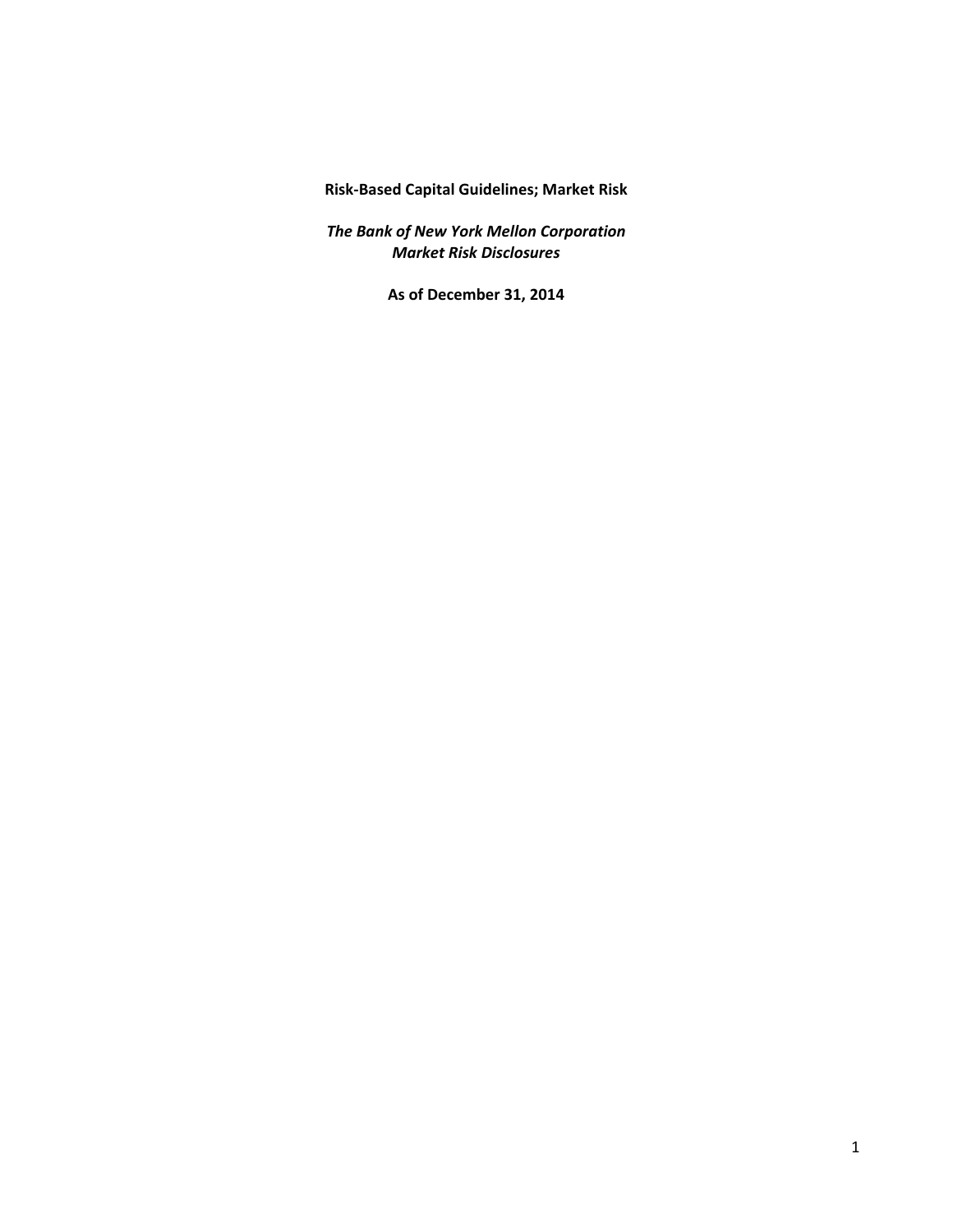# **Market Risk Annual Disclosure**

#### *Introduction*

The Bank of New York Mellon Corporation (the "Company") operates under the revised risk-based capital guidelines for market risk. In June 2012, the Office of the Comptroller of Currency, Board of Governors of the Federal Reserve System, and Federal Deposit Insurance Corporation (the "U.S. banking agencies") issued market risk capital rules as an enhancement to the market risk capital framework adopted by the Basel Committee (commonly referred to as "Basel II.5"). In July 2013, the U.S. banking agencies approved final rules implementing Basel III, which included certain conforming changes to the market risk rule, which became effective January 1, 2014 (together, the "Final Market Risk Capital Rule").

The Final Market Risk Capital Rule requires us to make publicly available quantitative disclosures at least quarterly. Specifically, we are required to disclose among other items, certain quantitative information on the following measures as applicable to the Company, including for example:

 Value-at-Risk ("VaR") based measures:

VaR is a measure of the dollar amount of potential loss at a specified confidence level from adverse market movements in an ordinary market environment.

 Stressed VaR based measures:  $\bullet$ 

> Stressed VaR is a measure of the dollar amount of potential loss at a specified confidence level from adverse market movements in an environment of significant market stress.

 Incremental risk capital ("IRC") requirements:

IRC is a measure of the dollar amount of potential loss from the exposure to default and migration risks for fixed income positions in trading books.

 Comprehensive risk measure ("CRM") capital requirements:

CRM is a measure of the dollar amount of potential loss from the exposure to all price risks in correlation trading portfolios.

The quantitative and qualitative information included in this quarterly disclosure is provided at the Company consolidated level.

## *Covered Positions*

The Final Market Risk Capital Rule requires us to calculate the market risk regulatory capital based on the population of covered positions. Covered positions include all foreign exchange and commodity positions as well as assets and liabilities in our trading book that meet minimum regulatory requirements making them subject to market risk regulatory capital requirements in the Final Market Risk Capital Rule.

Due to the regulatory requirements for covered positions, the population of positions included in our regulatory VaR is different from the population of positions in management VaR we disclose in our 10-Q and Annual Reports. Management VaR includes positions subject to internal management VaR limits. The population of covered positions in our regulatory VaR is a subset of the population of positions included in our management VaR.

## *Securitizations*

As of the end of the fourth quarter of 2014, the Company's population of covered positions does not include any positions that meet the definition of a securitization position in the Final Market Risk Capital Rule.

## *Correlation Trading Positions*

During the fourth quarter of 2014, the Company's population of covered positions did not include any correlation trading positions.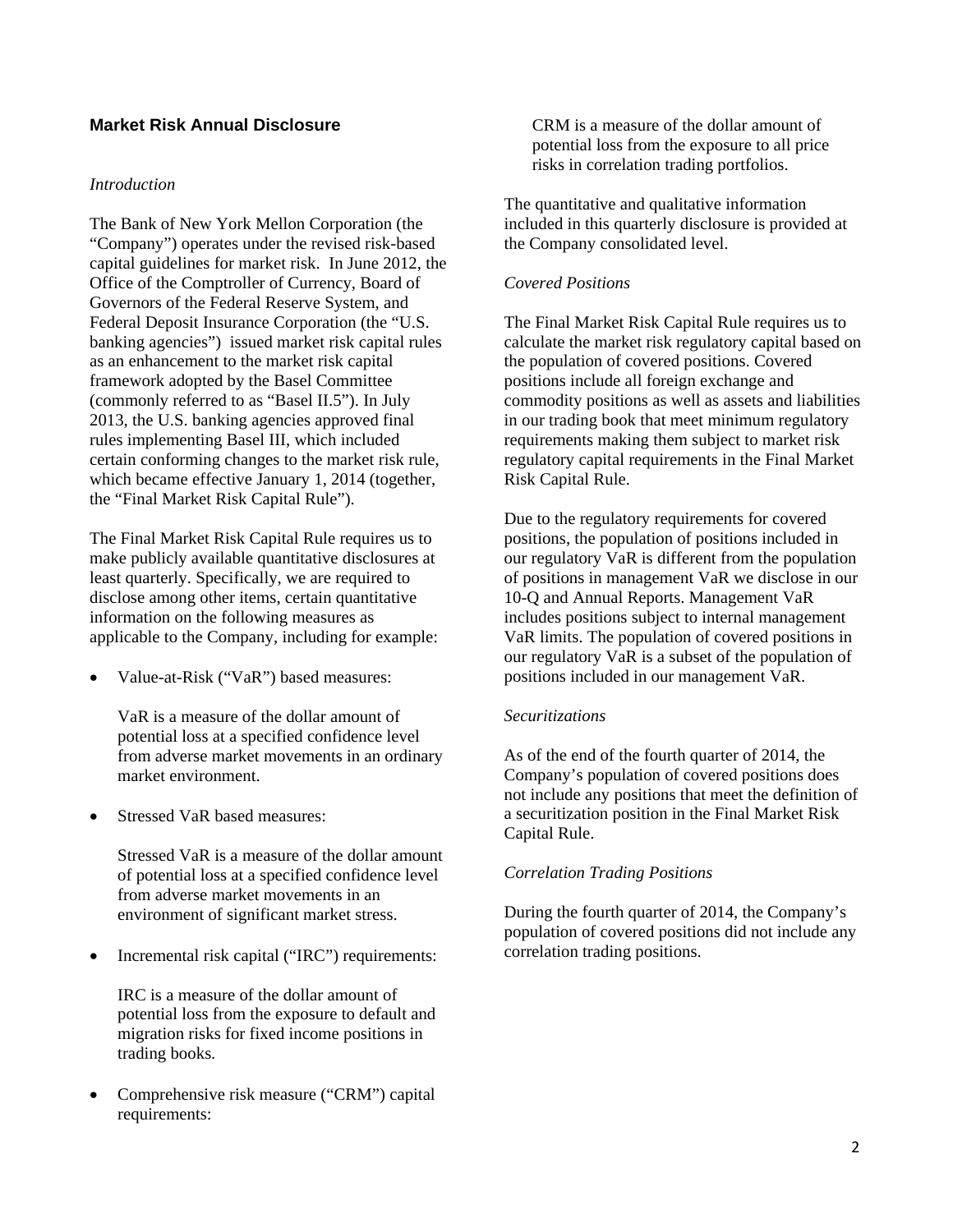#### *Measurement and Monitoring*

The following table summarizes the minimum capital requirement and risk-weighted assets ("RWA") for market risk as of the end of the fourth quarter of 2014 calculated in accordance with the Final Market Risk Capital Rule.

| <b>Component</b>                  | Dec 31, 2014 |            |
|-----------------------------------|--------------|------------|
| $(S \in \mathbb{N})$ in millions) | Capital      | <b>RWA</b> |
| VaR                               | \$36.4       | \$455.4    |
| Stressed VaR                      | 74.5         | 930.8      |
| Specific Risk Standard Charge     | 132.8        | 1.659.6    |
| Total Market Risk Capital and RWA | \$243.7      | \$3,045.8  |

#### *VaR Based Measures*

VaR is a measure of the dollar amount of potential loss at a specified confidence level from adverse market movements in an ordinary market environment. Our VaR methodology is based on a Monte Carlo simulation. The calculation of our regulatory VaR assumes a ten-day holding period, utilizes a 99% confidence level, a 500 day lookback with a weighting scheme, and incorporates the non-linear characteristics of options. The ten-day regulatory VaR is derived by scaling one-day VaR to a ten-day holding period.

The following table indicates the calculated regulatory VaR amounts for the overall portfolio of covered positions as well as separate measures for interest rate, foreign exchange, equity and credit components of VaR for the fourth quarter of 2014.

| VaR(a)             | O <sub>4</sub> 2014 |       |        |             |
|--------------------|---------------------|-------|--------|-------------|
| $(S \in millions)$ | Mean                | Low   | High   | Dec $31(b)$ |
| Interest rate      | \$11.4              | \$7.5 | \$16.1 | \$7.5       |
| Foreign exchange   | 2.9                 | 2.0   | 5.2    | 2.2         |
| Equity             | 3.0                 | 2.1   | 5.3    | 2.5         |
| Diversification    | (5.1)               | N/M   | N/M    | (5.1)       |
| Overall portfolio  | 12.1                | \$7.1 | \$18.3 | 7.1         |

*(a) Ten-day, 99% confidence regulatory VaR.* 

*(b) VaR is calculated on last business date of quarter.* 

*N/M* – *Because the minimum and maximum may occur on different days for different risk components, it is not meaningful to compute a portfolio diversification effect.* 

The following section provides additional information regarding the specific components of VaR set forth in the table above.

## *Composition of material portfolios of covered positions*

The interest rate component of VaR represents instruments whose values predominantly vary with the level or volatility of interest rates. These instruments include, but are not limited to: debt securities, mortgage-backed securities, swaps, swaptions, forward rate agreements, exchange traded futures and options, and other interest rate derivative products.

The foreign exchange component of VaR represents instruments whose values predominantly vary with the level or volatility of currency exchange rates or interest rates. These instruments include, but are not limited to: currency balances, spot and forward transactions, currency options, and exchange traded futures and options, and other currency derivative products.

The equity component of VaR consists of instruments that represent an ownership interest in the form of domestic and foreign common stock or other equity-linked instruments. These instruments include, but are not limited to: common stock, exchange traded funds, American Depositary Receipts, listed equity options (puts and calls), OTC equity options, equity total return swaps, equity index futures and other equity derivative products.

The diversification component of VaR is the risk reduction benefit that occurs when combining portfolios and offsetting positions, and from the correlated behavior of risk factor movements.

During the fourth quarter of 2014, interest rate risk generated 66% of average VaR, equity risk generated 17% of average VaR and foreign exchange risk accounted for 17% of average VaR.

## *Stressed VaR Based Measures*

Stressed VaR is a measure of the dollar amount of potential loss at a specified confidence level from adverse market movements in an environment of significant market stress. Stressed VaR uses the same model as our regulatory VaR, but incorporating inputs calibrated to historical data from a continuous one year stress period selected based on empirical studies. The calculation of our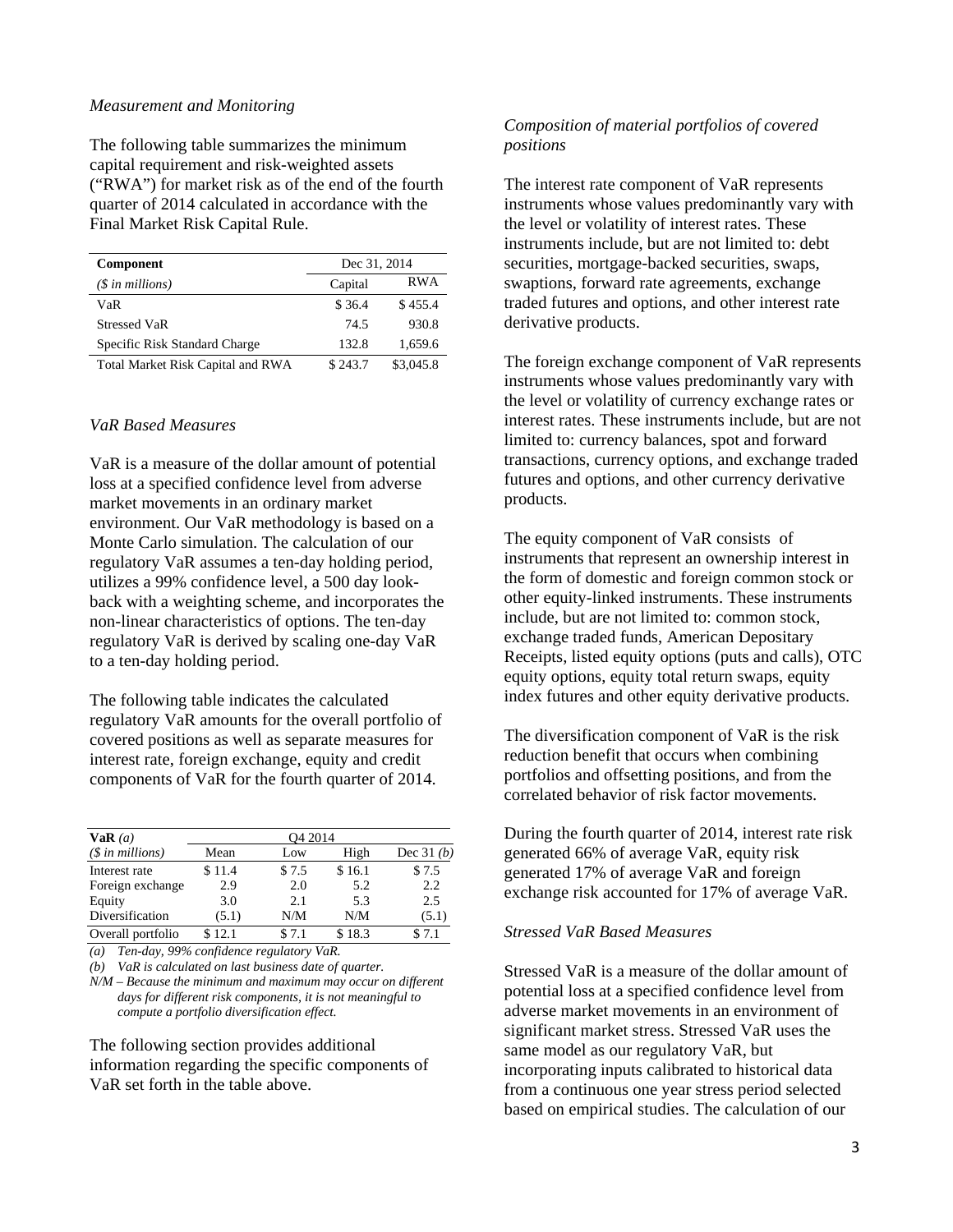regulatory Stressed VaR assumes a ten-day holding period, utilizes a 99% confidence level, a 250 day look-back with a weighting scheme, and incorporates the non-linear characteristics of options. The ten-day regulatory Stressed VaR is derived by scaling one-day Stressed VaR to a tenday holding period.

The following table indicates the calculated regulatory Stressed VaR amounts for the overall portfolio of covered positions as well as separate measures for interest rate, foreign exchange, equity and credit components of Stressed VaR for the fourth quarter of 2014.

| Stressed VaR $(a)$        | O <sub>4</sub> 2014 |        |        |        |
|---------------------------|---------------------|--------|--------|--------|
| $(\text{\$ in millions})$ | Mean                | Low    | High   | Dec 31 |
| Interest rate             | \$24.8              | \$17.8 | \$30.6 | \$22.0 |
| Foreign exchange          | 4.8                 | 3.1    | 6.7    | 4.9    |
| Equity                    | 4.7                 | 3.4    | 6.9    | 4.8    |
| Diversification           | (9.6)               | N/M    | N/M    | (9.9)  |
| Overall portfolio         | \$24.8              | \$19.4 | \$34.1 | \$21.8 |

*(a) Ten-day, 99% confidence regulatory Stressed VAR.* 

*N/M* – *Because the minimum and maximum may occur on different days for different risk components, it is not meaningful to compute a portfolio diversification effect.* 

During the fourth quarter of 2014, interest rate risk generated 72% of average Stressed VaR, equity risk generated 14% of average Stressed VaR and foreign exchange risk accounted for 14% of average Stressed VaR.

## *Specific Risk Measures*

Specific risk means the risk of loss on a position that could result from factors other than broad market movements and include event risk, default risk, and idiosyncratic risk. The Final Market Risk Capital Rule requires us to measure the specific risk for debt, equity and securitization positions using either our internal models (e.g., VaR, IRC, CRM) provided our regulators approve the use of these models to measure specific risk, or the standardized measurement method. The following three sections describe our specific risk measures.

## *Specific Risk Standard Charge*

We calculate the specific risk standard charge on a quarterly basis under the standardized measurement method. It measures specific risk pursuant to fixed risk weights, which are prescribed by the Final Market Risk Capital Rule.

## *IRC Requirements*

We do not use an IRC model for the calculation of our market risk regulatory capital.

# *CRM Requirements*

The CRM model is not applicable because we do not have correlation trading positions in our population of covered positions.

# *Regulatory VaR Back-testing*

On a daily basis, we compare one-day 99% regulatory VaR to trading profits and losses excluding fees, commissions, reserves, net interest income, and intraday trading to determine the back test multiplier for VaR and Stressed VaR for purposes of calculating the market risk regulatory capital. This daily back-testing is also done at a subportfolio level and facilitates the assessment of the performance of our VaR model.

During the fourth quarter of 2014, for the Company, the daily trading loss excluding fees, commissions, reserves, net interest income, and intraday trading exceeded the calculated regulatory VaR of the overall portfolio of covered positions on one day. For the portfolio of covered positions held by The Bank of New York Mellon (the "Bank"), the Company's principal banking subsidiary, there were four occurrences during the fourth quarter of 2014 where the daily trading loss (as described above) exceeded its calculated regulatory VaR. In the period 4/1/14 to 6/30/14 there were two additional Bank-level VaR back test breaks. These six Banklevel VaR back-test breaks required an increase to the Bank market risk regulatory back-test multiplier from 3 to 3.5. The impact of the increased Banklevel back test multiplier was offset by a reduction in market risk covered positions in the fourth quarter. Bank-level RWA was 6% less in the fourth quarter when compared to third quarter 2014.

For further information on market risk governance and risk appetite, see "Risk management overview" in the Company's 2014 Form 10-K.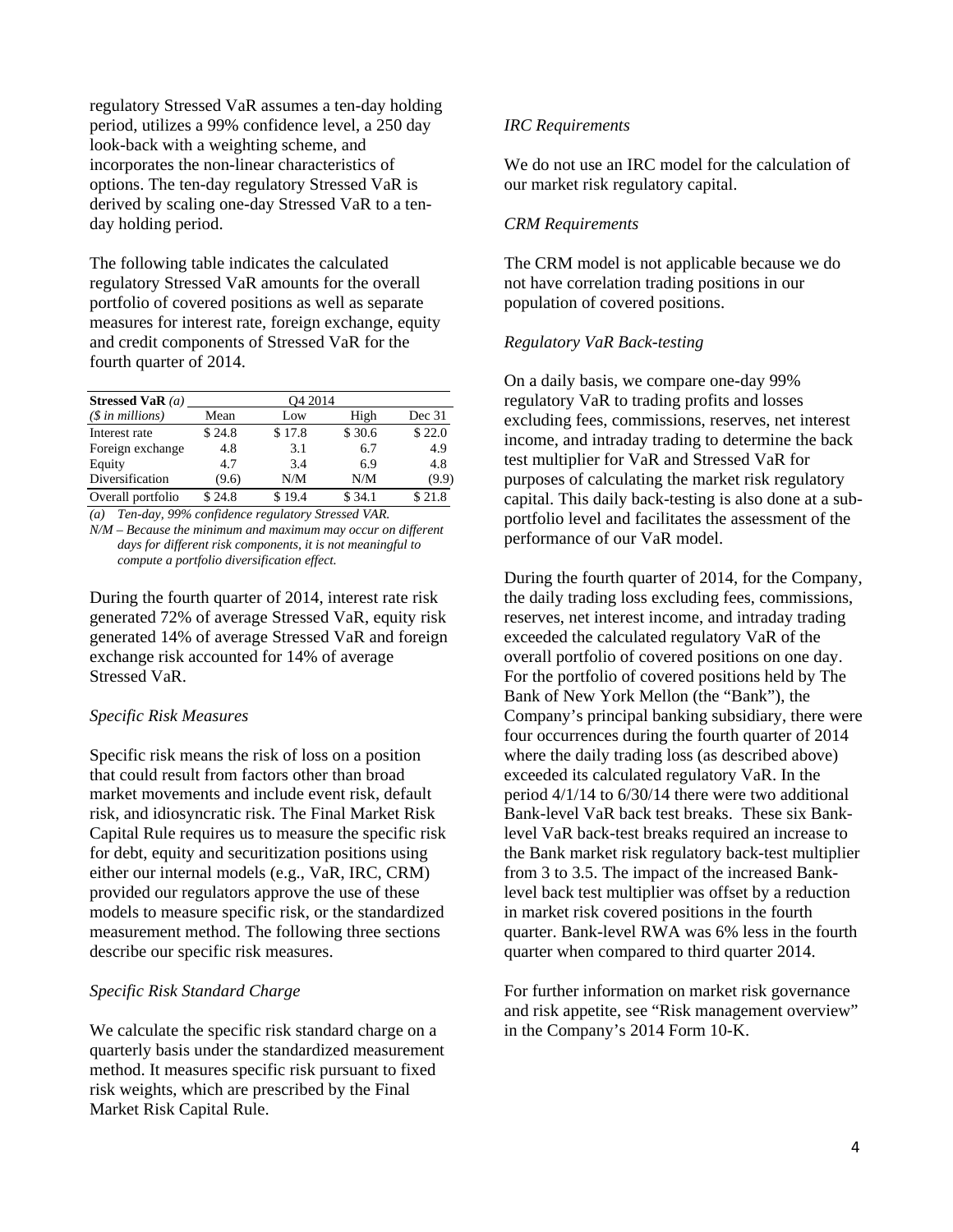#### *Valuation Process*

It is the Company's policy to record its trading assets and liabilities, including covered positions, at fair value. Fair Value is determined by the Company in accordance with generally accepted accounting principles in the U.S. ("US GAAP"). US GAAP (ASC 820) defines fair value as the price that would be received to sell an asset, or paid to transfer a liability, in an orderly transaction between market participants at the measurement date. US GAAP also establishes a framework, based upon levels of pricing transparency, for measuring fair value.

The following is a description of our valuation methodologies and processes for measuring fair value. Business line trading units are responsible for estimating fair value for trading assets and liabilities on the Company's balance sheet. An independent valuation control function, which is part of the Company's Finance team, is responsible for verifying these estimates and making valuation adjustments, if necessary, to ensure that such financial instruments are recorded at fair value.

Where possible, the valuation control function compares business line fair value estimates to prices obtained from independent pricing vendors. Vendors compile prices from various sources and may apply matrix pricing for similar bonds or loans where no price is observable.

It is the Company's policy to measure fair value of its trading assets and liabilities based upon quoted market prices in active markets, where available. For instruments where quotes from recent exchange transactions in active markets are not available, we determine fair value based upon valuation methods including comparison to vendor prices, comparison to quoted prices for recent trading activity in securities with the same or similar characteristics, discounted cash flow analysis, and the use of financial models.

Where quoted prices are available in an active market, such instruments are classified as Level 1 in the valuation hierarchy. Valuation for Level 1 instruments is based upon the quoted market price unadjusted, and generally include U.S. Treasury securities, highly liquid government and equity securities, money market mutual funds, and actively

traded listed options. Valuation methodologies for financial instruments classified as Level 2 include using quoted prices for similar assets and liabilities in active markets, quoted prices for identical or similar assets in markets that are not active, as well as discounted cash flow analysis and financial models for which the valuation inputs are observable or can be corroborated, directly or indirectly, for substantially the full term of the financial instrument. Level 2 financial instruments generally include agency and non-agency mortgage-backed securities, corporate debt, and over-the-counter derivative contracts. Level 2 derivatives generally include interest rate swaps and swap options, forward rate agreements, equity swaps and options, credit default swaps, and forward foreign-exchange contracts and swaps. Level 2 over-the counter derivatives are valued using model-based pricing which utilizes inputs of observable prices, where available, for interest rates, foreign exchange rates, equity prices, credit spreads, option volatilities and other factors. Pricing models are benchmarked and validated by an independent risk management function.

Financial instruments are classified as Level 3 when inputs to the valuation methodology are unobservable and significant to the fair value measurement. As of December 31, 2014 less than 1% of the Company's assets and liabilities carried at fair value are classified as Level 3. Nonderivative trading assets classified as Level 3 include certain distressed debt for which discounted cash flow analysis is utilized in determining fair value. These instruments are classified as Level 3 as the expected life and credit spreads utilized in determining fair value are unobservable. Derivative trading assets and liabilities classified as Level 3 include certain long-dated option contracts and certain structured foreign exchange swaptions. Long dated option contracts are valued utilizing option pricing models such as Black-Scholes or other simulation models, for which the long-term volatility input parameter is deemed unobservable. Structured foreign exchange swaptions are valued utilizing option pricing models or combinations of models for which the both long-term foreign exchange volatility and correlation input parameters are deemed unobservable. Where possible, the Company benchmarks its fair value methodology for these Level 3 instruments to other industry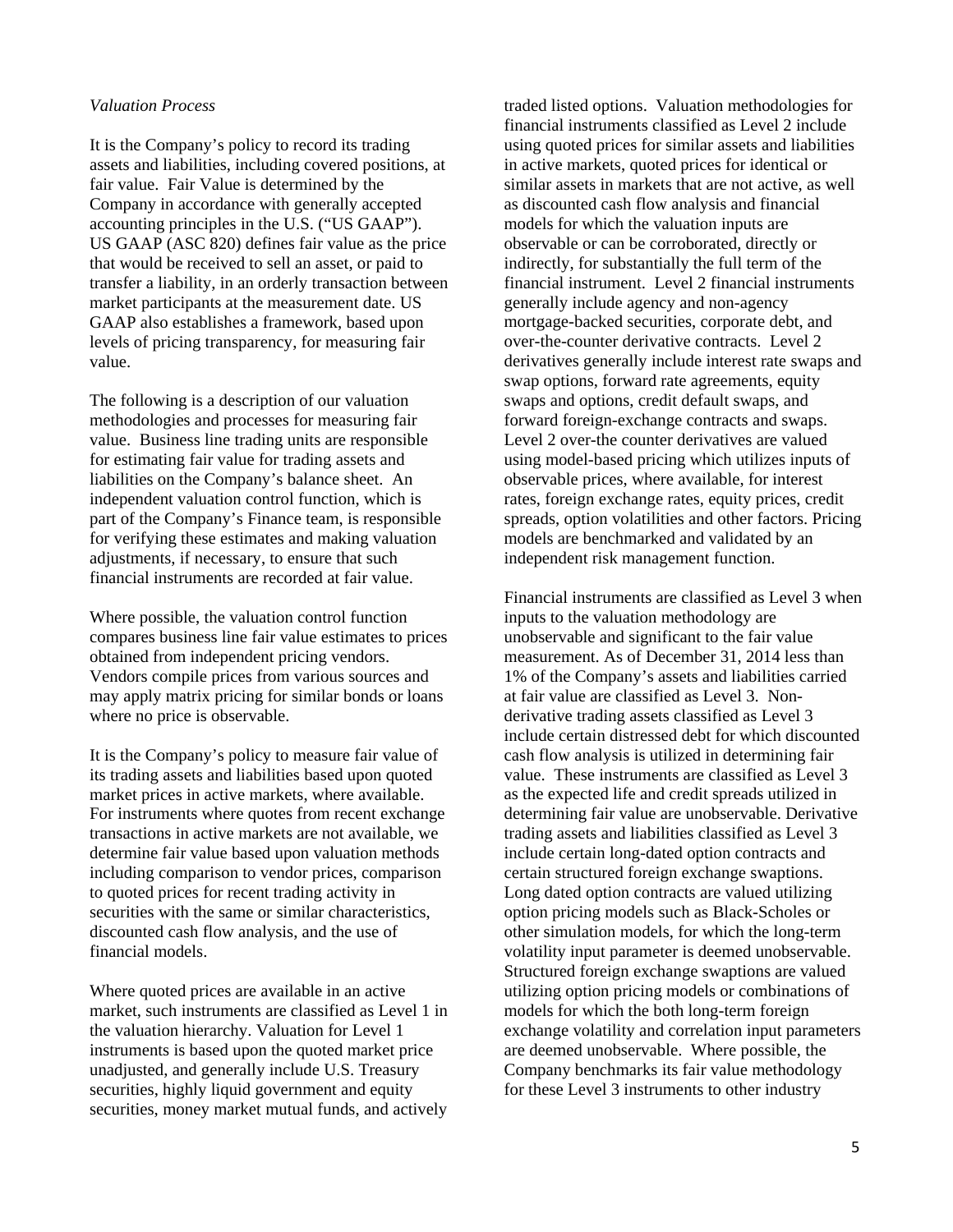participants methodologies through participation in fair value pricing surveys.

Valuation adjustments including adjustments for model, liquidity and credit are an integral part of the Company's determination of fair value. For more information on the Company's fair value measurement policies and valuation hierarchy, see note 20 – Fair Value Measurement in the Company's 2014 Form 10-K.

# *Stress Testing*

The Company performs a suite of market risk stress tests as an integral part of its risk management process, complementary to the Company's other risk measures such as VaR and Stressed VaR. The market risk stress scenarios include low probability yet plausible events that could create extraordinary losses and gains, with reduced liquidity conditions, and significantly altered correlation relationships. The scenarios target specific portfolio risk characteristics and concentrations.

Global Markets Risk Management runs stress tests on a periodic basis as part of routine risk management, and when appropriate will perform ad-hoc stress analysis to address specific events or concerns. Global Markets Risk Management works with business line management to design historical and hypothetical stress scenarios. These scenarios include both comprehensive scenarios, which stress all major risk factors (equity, foreign exchange, and interest rates) across the Company's entire portfolio of covered positions, and scenarios that target specific risk factors.

The stress testing results are computed using a full revaluation of the portfolio. These results are reviewed and discussed with trading management on a regular basis. Stress tests incorporate risk factors not perturbed in the VaR model so these risks can be better understood and managed.

## *Model Risk Management*

Ongoing management of model risk is the responsibility of the Enterprise Model Risk Committee (EMRC). Two additional approval committees reporting to the EMRC oversee new model implementations, model change management and independent model validation.

By policy, the Model Risk Management Group maintains a comprehensive model inventory to monitor the organizational usage and validation status. The group monitors the frequency of model review, the last review date and planned remediation activities. The inventory includes:

- A description of the model
- Documentation of a discontinued model
- Most recent model validation results along with any recommendations for aggregated model risk percentages and frequency of model reviews

Additionally, model documentation is associated with each model in the inventory. This documentation is maintained by model owners and includes implementation-specific details concerning the relevant model. The documentation includes information such as:

- Discussion of the necessary data and the frequency of the data inputs
- Thorough discussion of the underlying assumptions and the impact these assumptions have on model output
- Documentation of the strengths and weaknesses of the model both computationally and in its business application
- Current volumes and usage

Finally, the validation scope includes an evaluation of the conceptual soundness and evidence supporting the methodologies used in the model. This includes a back-testing analysis using various techniques to assess the robustness of the model's performance. The analysis is performed at various sub portfolio levels.

For additional information, please refer to the Company's 2014 Form 10-K.

## *Soundness Standard*

The Company's Internal Capital Adequacy Assessment Process (ICAAP) methodology is consistent with the soundness standard and was established to address the following three fundamental objectives:

• Identifying and measuring material risks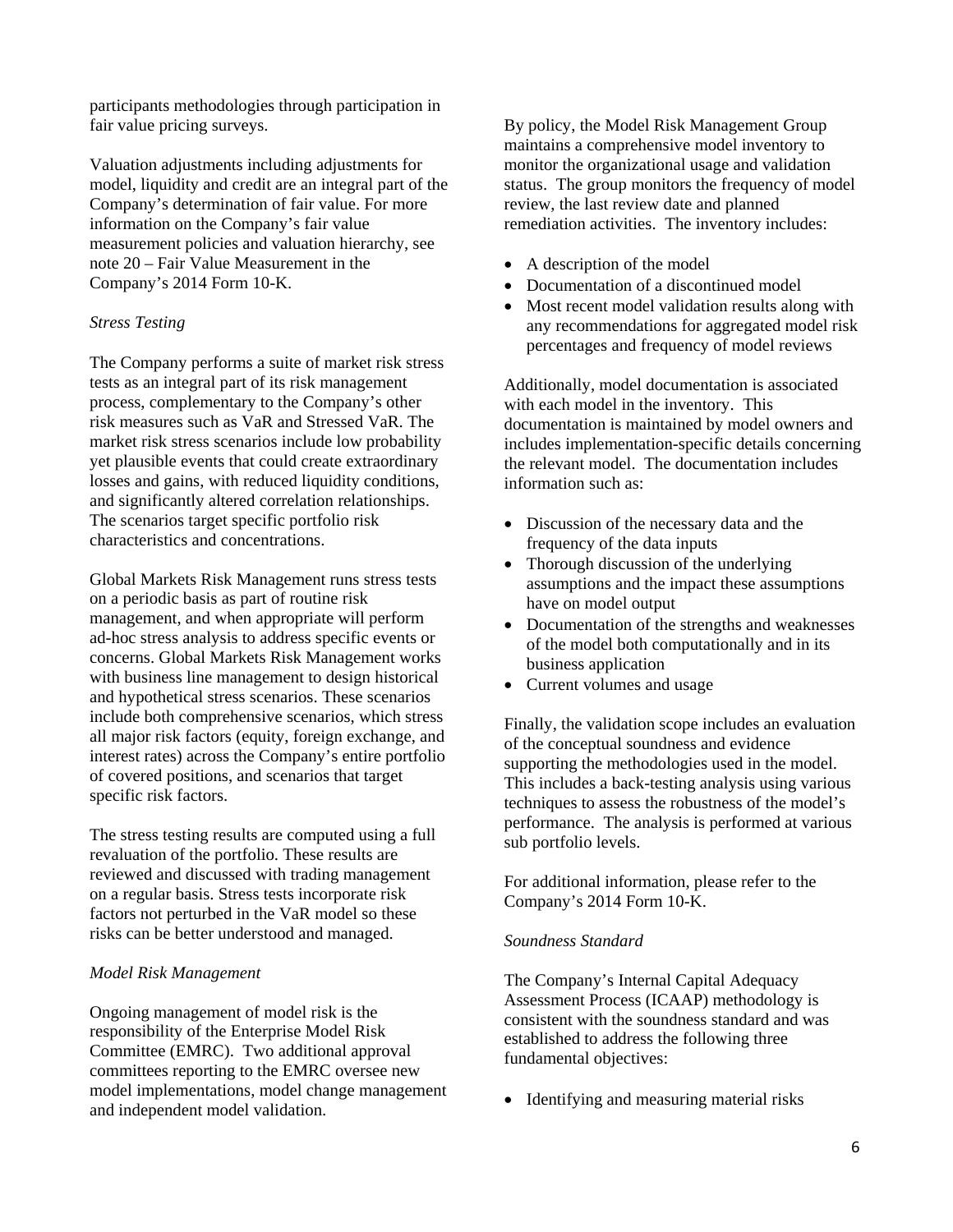- Setting and assessing internal capital adequacy goals that relate directly to risk
- Ensuring the integrity of internal capital adequacy assessments

The Company has established a robust governance framework for the ICAAP to ensure that all aspects of the methodology and capital adequacy assessment receive appropriate review by the designated management committees and the Board of Directors. The governance framework leverages established roles and responsibilities and committee charters for the global management of risk and incorporates enhancements based on additional requirements established by the ICAAP.

The ICAAP, in its current form, was adopted by the Board of Directors. The Company reviews the ICAAP and its components regularly. Revisions are approved by the Risk Committee of the Board of Directors.

In March 2014, the Company received confirmation that the Board of Governors of the Federal Reserve System did not object to our 2014 capital plan submitted in connection with the Federal Reserve's Comprehensive Capital Analysis and Review (CCAR). In addition to the CCAR stress testing requirements, Federal Reserve regulations also include the Dodd-Frank Act stress tests (DFAST), which were included in the proposed SIFI Rules and adopted in final form in October 2012. Under the DFAST regulations, we are required to undergo regulatory stress tests conducted by the Federal Reserve annually, and to conduct our own internal stress tests pursuant to regulatory requirements twice annually.

For additional information, please refer to the Company's 2014 Form 10-K.

*Additional information related to the Company is contained in the Company's reports filed with the Securities* and Exchange Commission (the "SEC"), including the Annual Report on Form 10-K for the year ended December